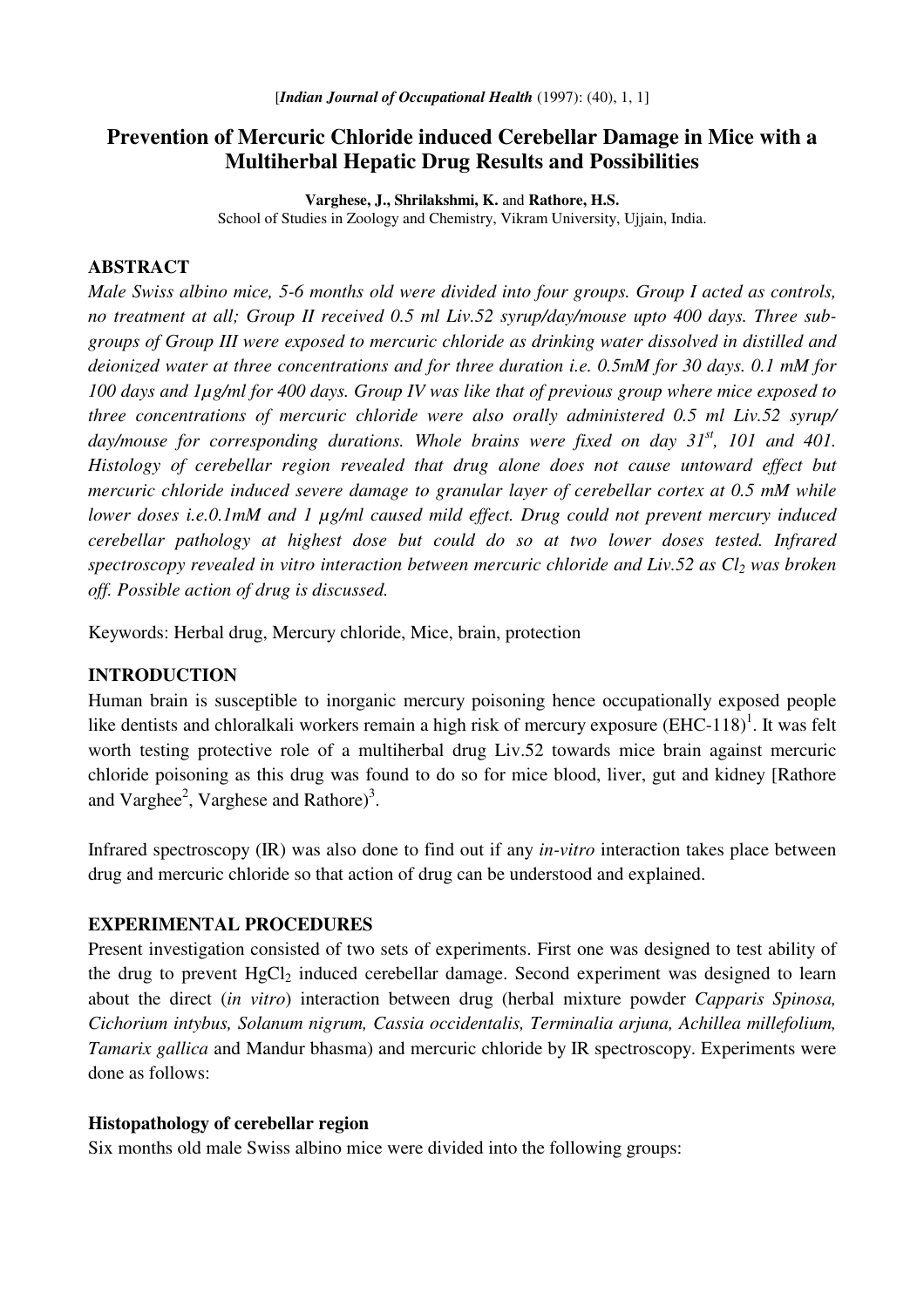**Group I Controls (C):** No treatment. Mice on standard food and distilled & deionized water *ad-libitum.*

**Group II only Drug (D):** In this group mice received only Liv.52 syrup 0.5 ml/day/mouse upto 400 days.

**Group III Mercuric Chloride treatment (P):** Mercuric chloride salt [Ranbaxy 99.9% pure) was dissolved in distilled and deionized water to prepare three different concentrations which were individually offered as drinking water to mice for three different duration i.e. 0.5 mM for 30 days. 0.1 mM for 100 days and 1 µg/ml for 400 days.

**Group IV Liv.52 Administration During HgCl<sup>2</sup> Exposure (P+D):** Mice drinking solutions of three concentrations of mercuric chloride (as in group III) also received 0.5 ml Liv.52 syrup/day/mouse for corresponding days i.e. for 30, 100 and 400 days. Bouins fixed brains sectioned at 4 microns were stained with Delafields, Haematoxylin and Eosin. Observations of the cerebellar region have formed the basis of present results and discussion.

## **Infrared Spectroscopy (IR-study)**

Three samples were prepared and analyzed on IR instrument (Perkin Elmer – 377). First sample consisted of dry mercuric chloride salt. Second one consisted of Liv.52 powder (drug is available as tablets having powder, syrup and drops). Third one was prepared by mixing drug powder with saturating amounts of 0.5 mM solution of mercuric chloride and its subsequent air-drying. For all these three samples peaks were recorded and analyzed.

## **RESULTS**

**Histological:** In control mice cerebellar cortex showed normal appearance of Purkinje cells and granular layer. Drug did not affect at all. Mice exposed to 0.5 mM mercuric chloride for 30 days revealed damage to granular layer, which could not be prevented with the use of drug. Mice exposed to 0.1 mM and 1µg/ml of mercuric chloride for 100 and 400 days respectively showed mild effect i.e. thinning and depletion of granular layer. This effect was not seen when herbal hepatonic drug was administered during mercuric chloride exposures. Figures 1 to 8 support histological findings.

**Mice cerebellar Cortex – Hematoxylin Eosine – C.S. 400 X** Fig. 1 Fig. 2 Fig.3 Fig.4 **Fig. 1:** Controls showing normal appearance of Purkinje cells and

granular layer – both layers well defined. **Fig. 2:** Only Liv.52 administration for 400 days, control like appearance. **Fig. 3:** 0.5 MM  $HgCl<sub>2</sub>$  exposure for 30 days caused damage to the granular layer. **Fig.** 4: Liv.52 during HgCl<sub>2</sub> exposure for 30 days could not prevent damage.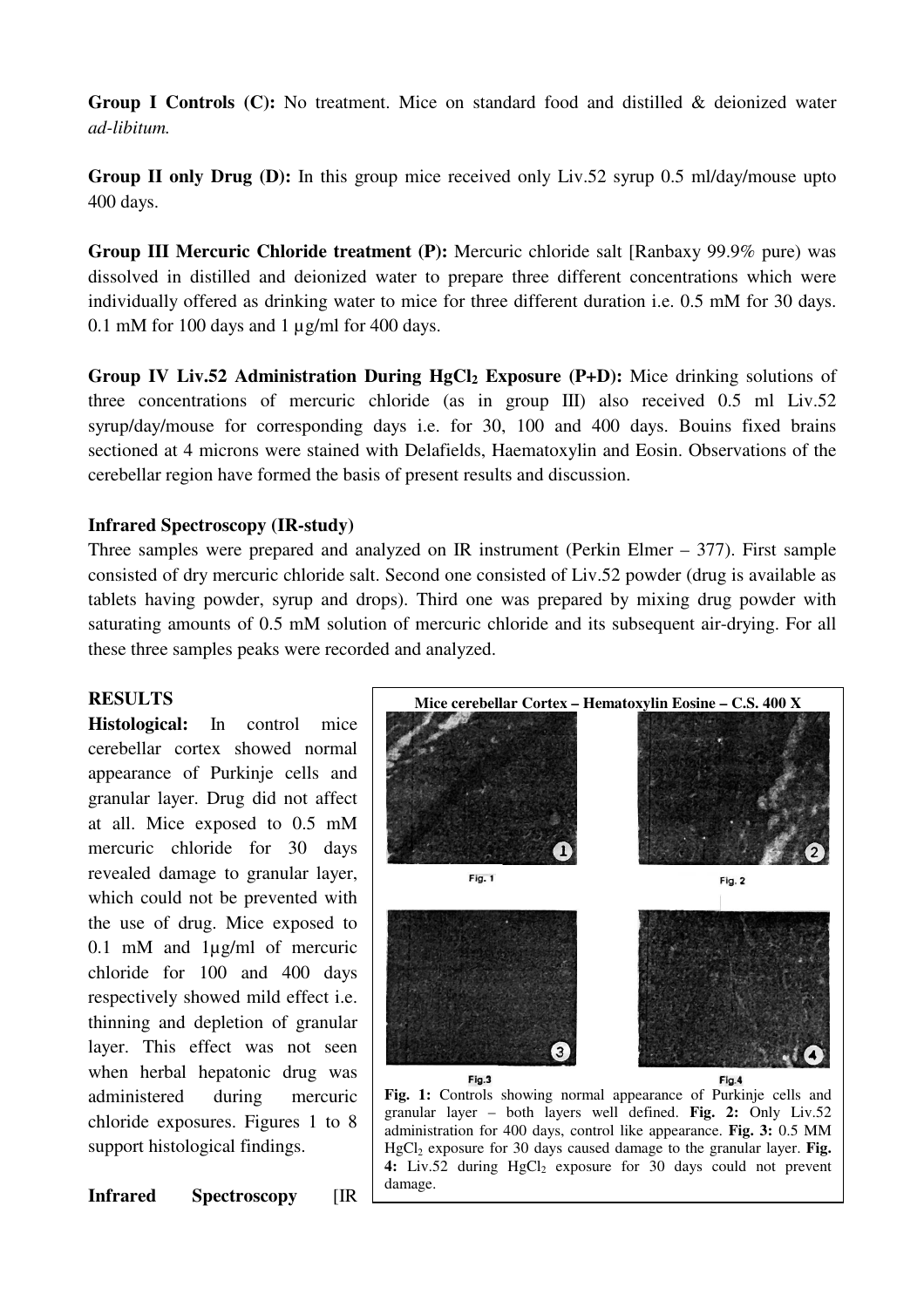Spectra]: The IR spectra of Liv.52 and mixture (Liv.52 plus  $HgCl_2$ ) showed OH peak at 3450 cm<sup>-1</sup>. CH stretching at 2920, 2860, CH bending peak at  $1440-1420$  cm<sup>-1</sup>. C-O stretching peak and C=C peak at  $1630^{\text{-}1}$  cm

The mercuric chloride showed only two peaks at 1570-1520 and at 880 cm.

In the mixture  $880 \text{ cm}^{-1}$  peak was absent suggesting that from  $HgCl<sub>2</sub>$ the " $Cl<sub>2</sub>$ " must have been broken off. Interpretation is based on standard procedure of absorption spectroscopy (Dyer).

## **DISCUSSION**

Mercuric chloride severely damaged the cerebellar cortex region of mice brain at 0.5 mM dose while mild effect was seen at two lower doses i.e. 0.1 mM and 1µg/ml. Similar effect of elemental inorganic and organic mercury exposures (Minimata episode in Japan) are on record (Toxicological Profiles, USA) 3 .



For the sake of relevancy, present discussion is restricted to the inorganic mercury only. Metallic mercury caused necrosis in the brain of rabbits and mice (Ashe *et al.*<sup>6</sup>, Ganser and Kischner<sup>7</sup>). Oral and subcutaneous administration of mercuric chloride for 11 weeks caused degenerative changes in the cerebellum of rat (Chang and Hartman a & b)<sup>8,9</sup>. Troen *et al.*<sup>10</sup>, studied mercuric chloride poisoning among 65 human subjects and reported pathological lesions in their brain. Davis *et al.*<sup>11</sup>, reported Hg-poisoning among two women patients following chronic (6 to 25 years) ingestion of tablet laxative that contained 120 mg US grade mercurous chloride  $(Hg_2Cl_2)$ . At autopsy, low brain weight, low volume and a reduced number of nerve cells in the cerebellum was recorded Light microscopic analysis of histochemical stains revealed granules of mercury within neuronal cytoplasm.

Administration of herbal drug Liv.52 during mercuric chloride exposures could reduce toxic effect at two lower does but failed to act at highest dose tested. Now role of drug can be looked upon.

First dose (0.5mM) was quite high as  $LD_{50}$  for mercuric chloride is 10 mg/kg for mouse (EHC-118) and animals were dying such observation does not deserve any discussion.

No behavioural parameter was taken into consideration except an observation "Food-intake" (already reported by Rathore and Varghese<sub>2</sub>), which is governed by brain centres. Mercuric chloride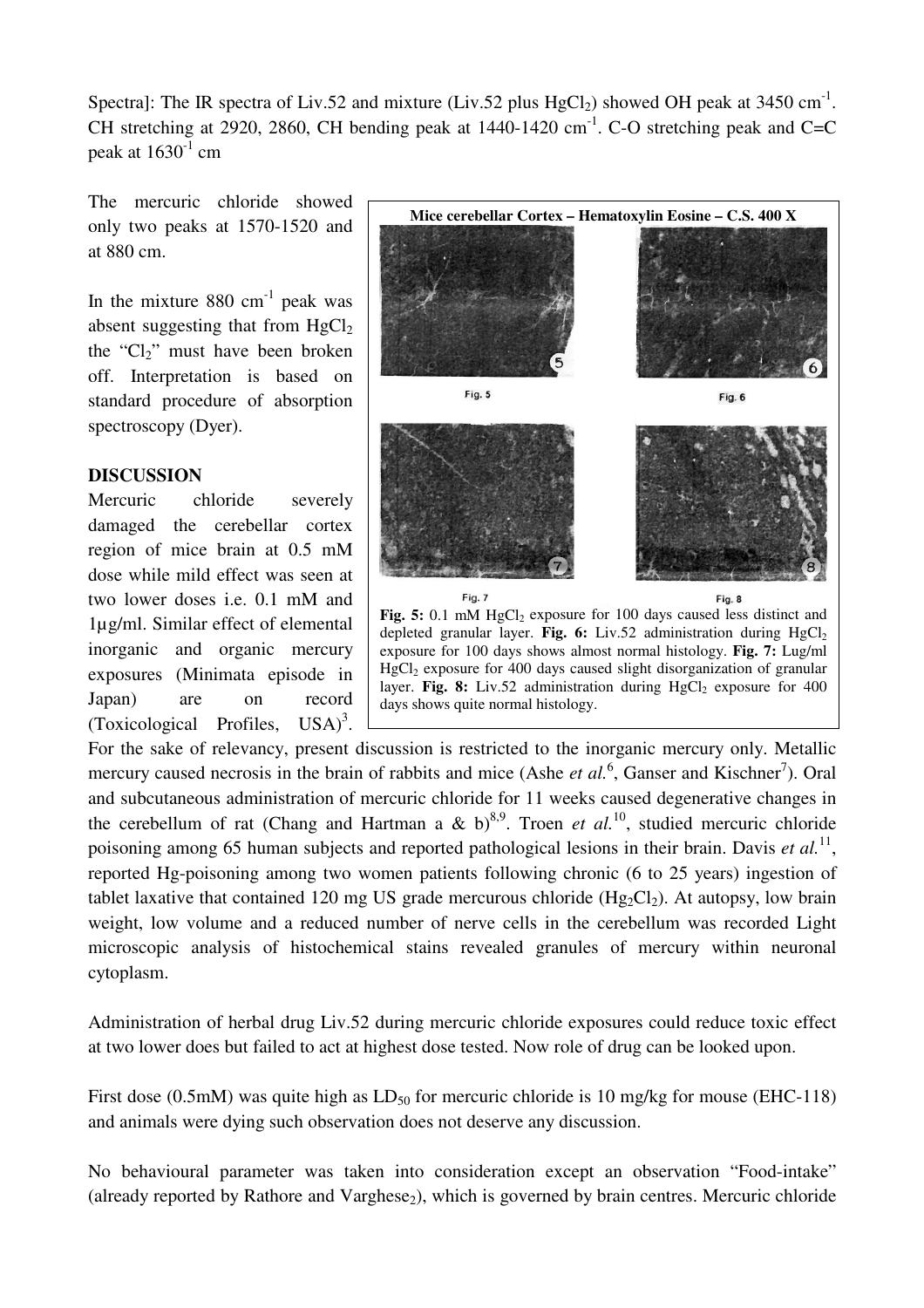caused reduction in food intake at all exposure doses. This observation was in good conformity with the earlier reports that mercury affects brain centres and results in hypophobia (Berthoud *et. al*.) 12 . This effect was reduced appreciably in the presence of drug.

This is not easy to predict the role of drug it must have been playing at the level of brain during mercuric chloride exposures at 0.1 mM and 1µg/ml concentrations. We have noticed that this drug could reduce and nullify  $HgCl<sub>2</sub>$  induced histopathological changes in the mice gut (Varghese and Rathore<sup>3</sup>). This in turn might have improved food-intake. This seems reasonable as blockage of the transport of nutrients in the brain (Abe *et al*.) 13 has been suggested as possible mechanism of action  $Hg^{2+}$  at brain level.

Hg ions bind with-SH group in biomembrances and damages them via lipid peroxidation (Gstraunthaler) and lowers phosphorus incorporation the brain phoshpolid (Mehra and Kunwar<sup>15</sup>). Hg 2+ ion labialise lysosomal membranes (Verity and Reith 16 ) inhibits protein synthesis (Nakada *et* al.<sup>17</sup>) affects structure and synthesis of RNA and DNA (Eichhorn and Clark<sup>18</sup>, Gruenwedel and Davidson<sup>19</sup>) and disturbs structure and function of mitochondrial membranes (Humus and Weinburg<sup>20</sup>). In this way inorganic mercury induces cellular damage (EHC-118)<sup>3</sup>.

On the other hand this herbal drug Liv.52 was found to revert all above cited effect following carbontetrachloride, alcohol and radiation by lowering lipid peroxidation and by enhancing tissue GSH content (Saxena and Garg<sup>21,22</sup>, Saxena *et al.*<sup>23</sup>, Goel and Dhawan<sup>24</sup>, Bardhan *et. al.*<sup>25</sup>, Subbarao and Gupta<sup>26</sup>, Jagetia and Ganapathi<sup>27</sup>, Sarkar *et. al.*<sup>28</sup>).

Results of IR study revealed that drug and mercuric chloride did react atleast *in vitro* system and  $CL<sup>2</sup>$  was broken off. This observation is as typical as another recent one (Rathore and Verghese)<sup>29</sup> that drug influences the uptake, retention and excretion of Hg from mice blood, liver, testis and kidney but not from brain. Mild chelating action of drug can be held for preventing other organs but not the brain.

Authors are of opinion that drug must have acted in some complicated way and further deep research is needed to confirm that protective role of this drug so that it can be used in future as one of the supportive occupational medicine. This concluding statement is based on facts that once damaged, brain tissue does not regenerate in mammals and common food items in India have been reported to contaminated with mercury (Ghoshdastidar and Chakrabarti<sup>30</sup>, Lenka *et. al.*<sup>31</sup>, Panda *et al.* 32 ).

## **ACKNOWLEDGEMENTS**

Head of the Zoology and Chemistry department gave us departmental facilities. This publication is extension of a part of Ph. D. thesis of first author based on a project work financed by The Himalaya Drug Company, Bangalore

## **REFERENCES**

1. EHC-118, Environmental Health Criteria: WHO Task Group on Environmental Health, W.H.O. Geneva Publication (1991).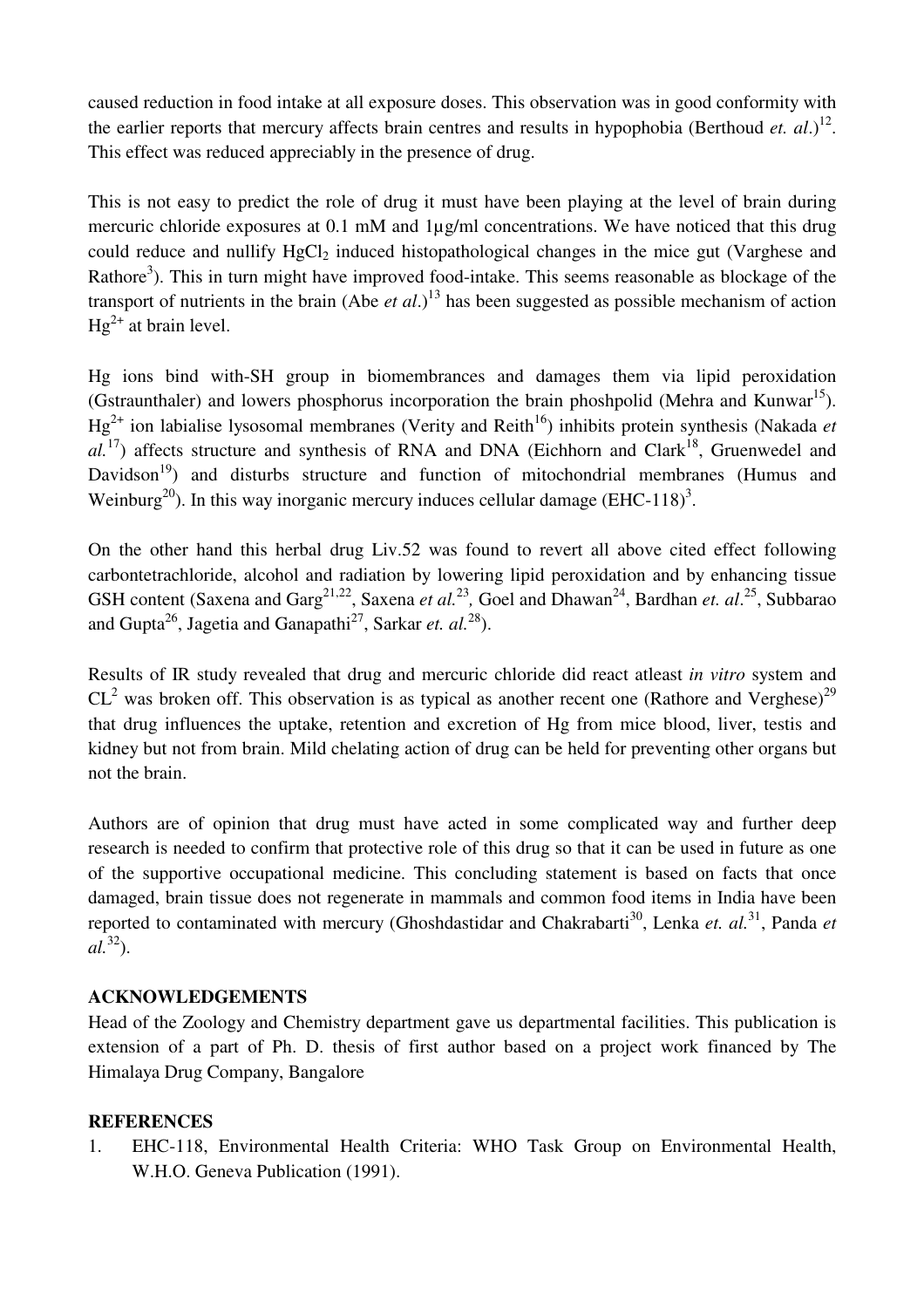- *2.* Rathore H.S. and Varghese J. Effect of mercuric chloride on the survival, food in-take, body weight, histological and haematological changes in mice and their prevention with Liv.52. *Ind. J. Occupl. Hlt. (1994) : 37(2), 42-53.*
- 3. Varghese J. and Rathore H.S. prevention of mercuric chloride induced histopathological changes in the small intestine of mice with Liv.52. *Ind. J. med. Sci. (1994):48 (11)253-255.*
- 4. Dyer R.J. Application of absorption spectroscopy of organic compounds. Prentice Hall India Pvt. Ltd. 1984 p 33-38.
- 5. Toxicological Profiles Mercury, U.S. Department of Public Health and human Service publication (1991) 90-181. Clement Associates U.S.A.
- *6.* Ashe W., Largent E., Dutra F. *et. al*. Behaviour of mercury in the animal organism following inhalation. *Arch. Ind. Hyg. Occup. Med. (1953): 17, 19-43.*
- 7. Ganser A.L. and Kieschner D.A. The interaction of mecurials with myelin. Comparison of *in vitro* and *in vivo* effects. *Neurotoxicol. (1985): 6, 63-78.*
- 8. Chang L. and Hartman H.A. Ultrastructure studies of the nervous system after mercury intoxication. *Acta Neuropathol (Berl) (1972a): 20, 122-138.*
- 9. Chang L and Hartman H.A. Blood, brain barrier dysfunction in experimental mercury intoxication. *Acta Neuropathol (Berl) (1972): 21, 179-184.*
- 10. Troen P. Kaufman S.A. and Katz K. H. Mercuric bichloride poisoning, *New Engl. J. Med (1951): 244. 459-463.*
- 11. Davis L.E., Wands, J.R. and Weiss S.A. Central nervous system intoxication from mercurous chloride laxatives quantitative, histochemical and ultra structure studies. *Arch. Neurol (1974): 30. 428-431.*
- 12. Berthoud H.R., Garman R.H. and Weiss B. Food intake body weight and brain histopathology in mice following chronic methyl mercury treatment. *Toxicol. Appl. Pharmacol (1976): 36. 19-30.*
- 13. Abe T. Haga T. and Kurokawa M. Blockage of axoplasmic transport and depolymerization of reassembled microtubules by methylmercury. *Brain Res*. *(1975): 86 504-508.*
- 14. Gstraunthaler G., Pfaller W. and Kotanko P. Glutathione depletion and *in vitro* lipid peroxidation in mercury or maleate induced acute renal failure. *Biochem, Pharmacol (1983): 32, 2969-2972.*
- *15.* Mehra M. and Kunwar K.C. Absorption, distribution and excretion of methyl mercury in Mice. *Bull. Environ. Contam. Toxicol (1980): 24, 627-633.*
- 16. Verity M.A. and Reith A. Effect of mercurial compounds on structure linked latency of lysosomal hydrolasese. *Biol. Chem. J. (1967): 105. 685-690.*
- *17.* Nakada S., Nomoto A. and Imura N. Effect of methyl mercury and inorganic mercury on protein synthesis in mammalian cells. *Ecotoxicol Environ. Saf. (1980): 4. 184-190.*